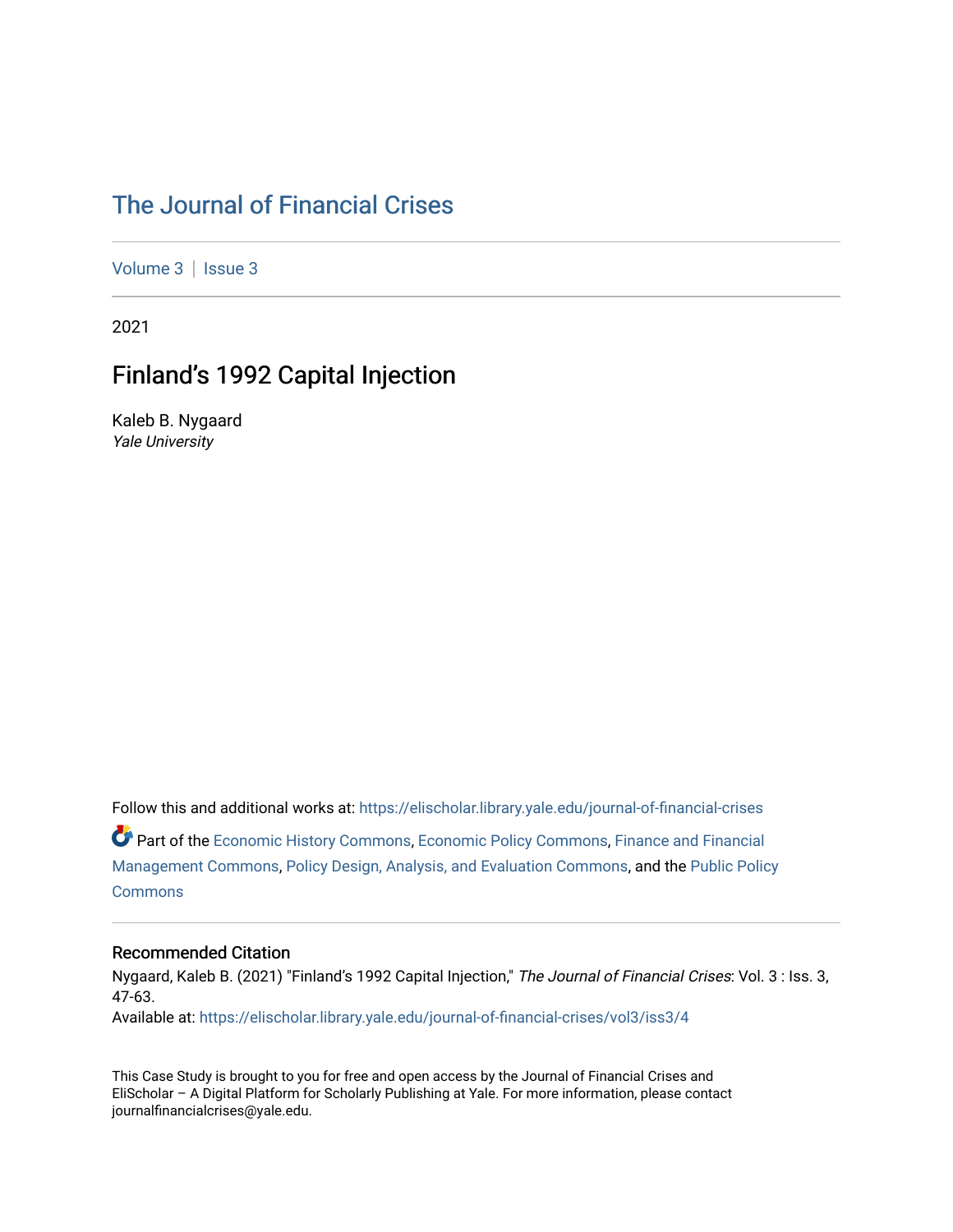# Finland's 1992 Capital Injection<sup>1</sup>

#### *Kaleb B. Nygaard*<sup>2</sup>

#### Yale Program on Financial Stability Case Study November 12, 2021

#### **Abstract**

Following a large-scale deregulation of the financial sector during the 1980s and subsequent massive credit expansion, a banking crisis in Finland caused a sharp contraction in the economy in the early 1990s. To prevent the collapse of the banking system, the government offered FIM 8 billion in capital injections. Parliament appropriated the funds in the spring of 1992 and terms were defined in June 1992. The program was open to all banks, in proportion to their size, regardless of their solvency. In the fall of 1992, FIM 7.9 billion was deployed to 56 cooperative banks and 22 savings banks of which FIM 5.0 billion went to five banks. By January 1996 FIM 6.6 billion had been paid back and by November 1999 FIM 7.9 billion had been paid back with only one institution outstanding.

**Keywords**: Capital Injection, Finland, Nordic Banking Crisis

<sup>1</sup> This case study is part of the Yale Program on Financial Stability (YPFS) selection of New Bagehot Project modules considering broad-based capital injection programs.

Cases are available from the *Journal of Financial Crises* at https://elischolar.library.yale.edu/journal-offinancial-crises/.

<sup>2</sup> Senior Research Associate, YPFS, Yale School of Management.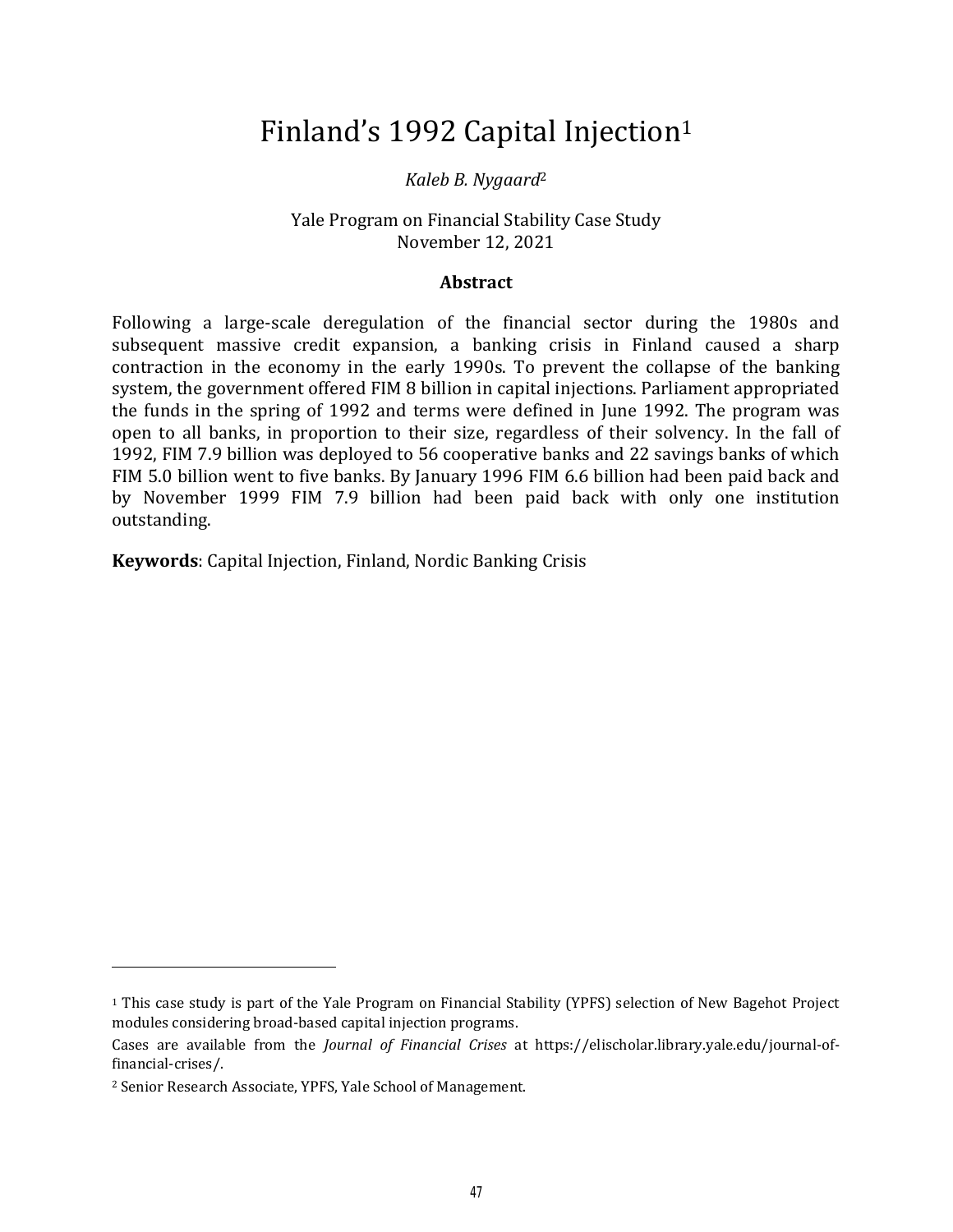# **Finland's 1992 Capital Injection**

#### **At a Glance**

Following a large-scale deregulation of the financial sector during the 1980s and subsequent massive credit expansion, a banking crisis in Finland caused a sharp contraction in the economy in the early 1990s. The contraction caused a sharp decline in property prices and a dramatic increase in banks' nonperforming loans. To prevent the collapse of the banking system, the government offered FIM 8 billion in capital injections.

Parliament appropriated the funds in the spring of 1992, and terms were defined in June 1992. The program was open to all banks in proportion to their size, regardless of their solvency. In the fall of 1992, FIM 7.9 billion was deployed to 56 cooperative banks and 22 savings banks of which FIM 5.0 billion went to five banks. By January 1996, FIM 6.6 billion had been paid back, and by November 1999 FIM 7.9 billion had been paid back with only one institution's debt outstanding.

The broad-based capital injection was one of a number of actions taken by the Finnish government during the crisis. Other actions include the allocation of an initial FIM 20 billion (although later increased) for the creation of the Government Guarantee Fund, and the creation of the asset management company Arsenal to absorb the nonperforming loans of, first, the Savings Bank of Finland, then other struggling banks.

#### **Summary of Key Terms**

Purpose: "The aim is to counteract the deterioration of deposit banks' solvency, which significantly limits their ability to lend and thus worsens the recession as investment and consumer demand decline." (Finland 1992)

| Announcement<br>Date                              | <b>Supplementary Budget:</b><br>proposed March 1992;<br>approved April 29, 1992;<br>terms defined June 1992                                          |
|---------------------------------------------------|------------------------------------------------------------------------------------------------------------------------------------------------------|
| <b>Operational Date</b>                           | Autumn 1992                                                                                                                                          |
| <b>Sunset Date</b>                                | Not defined                                                                                                                                          |
| Program Size                                      | FIM 8 billion (U.S. \$1.8 billion)                                                                                                                   |
| Peak Usage                                        | FIM 7.9 billion deployed to 56<br>cooperative banks and 22<br>savings banks of which FIM 5.0<br>billion went to five banks                           |
| Capital<br>Characteristics                        | Tier-1 capital, noncumulative<br>convertible preferred shares<br>with an interest rate set slightly<br>above market rate that<br>increased gradually |
| Injection's<br>Percent of Total<br>Tier-1 capital | 14% of the sectors' regulation-<br>prescribed capital                                                                                                |
| <b>Key Features</b>                               | -Offer to all banks regardless of<br>their solvency                                                                                                  |
|                                                   | -Amount per institution was<br>related to their RWA or in<br>proportion to their balance-<br>sheet size and their off-balance-<br>sheet commitments  |
|                                                   | -Losses could only eat into the<br>capital after a bank's<br>distributable equity capital and<br>the reserve fund had been<br>exhausted              |
|                                                   | -Banks could apply only twice,<br>final time in December 1992                                                                                        |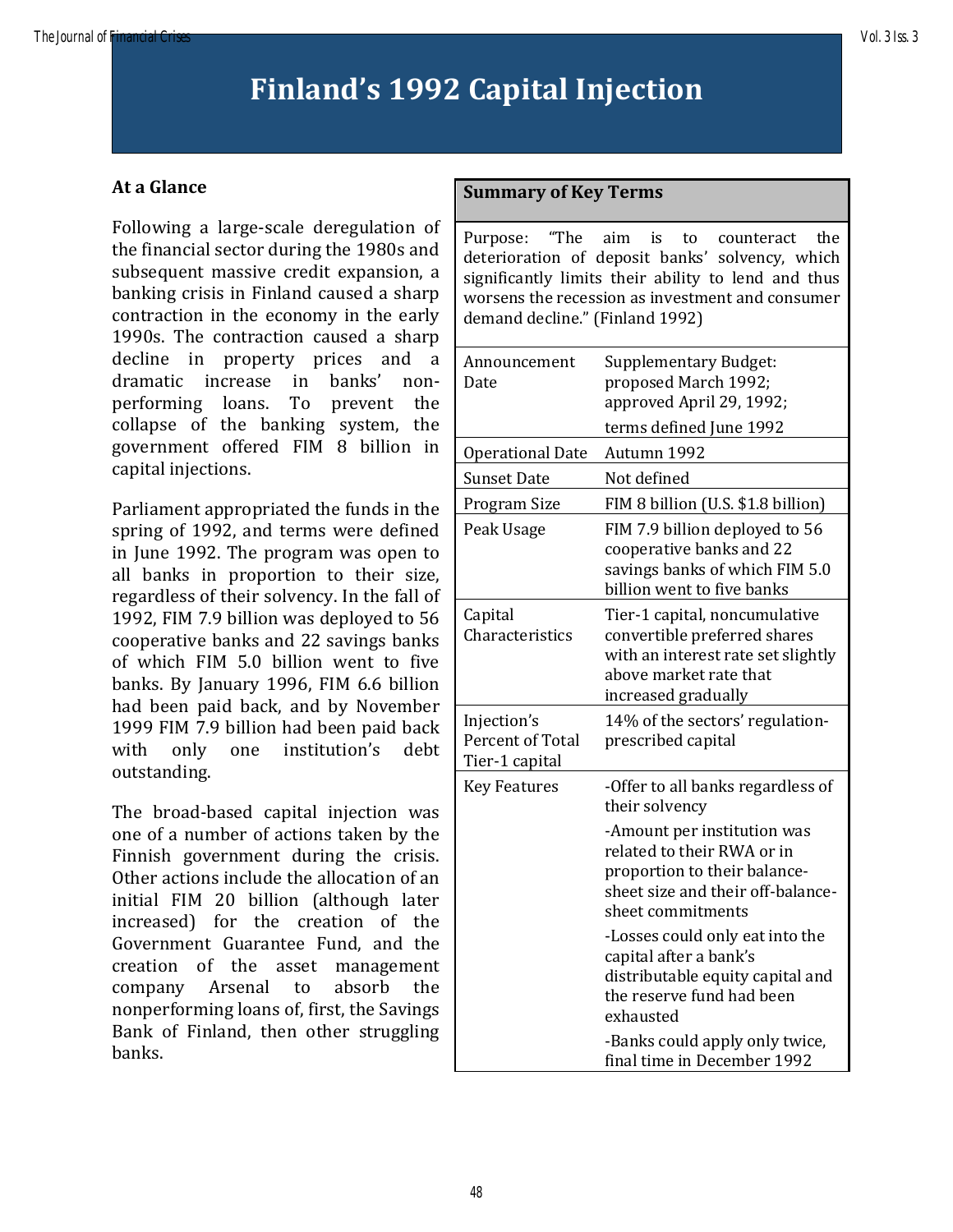#### **Summary Evaluation**

An academic study conducted by the Bank of Finland showed that, "capital growth via government capital injection exert[ed] a positive effect on lending in 1992" (Vihriala 1997) Historians at the Bank of Finland reported that, "without the capital injections that they had received in autumn 1992 the capital adequacy of many banks would have fallen below the statutory minimum" (Kuusterä and Tarkka 2012). An academic review of the Nordic Crisis by three economists at the Bank for International Settlements said, "[of the Nordic countries] the capital injection scheme most supportive of aggregate demand was adopted in Finland" (Borio et al. 2010) .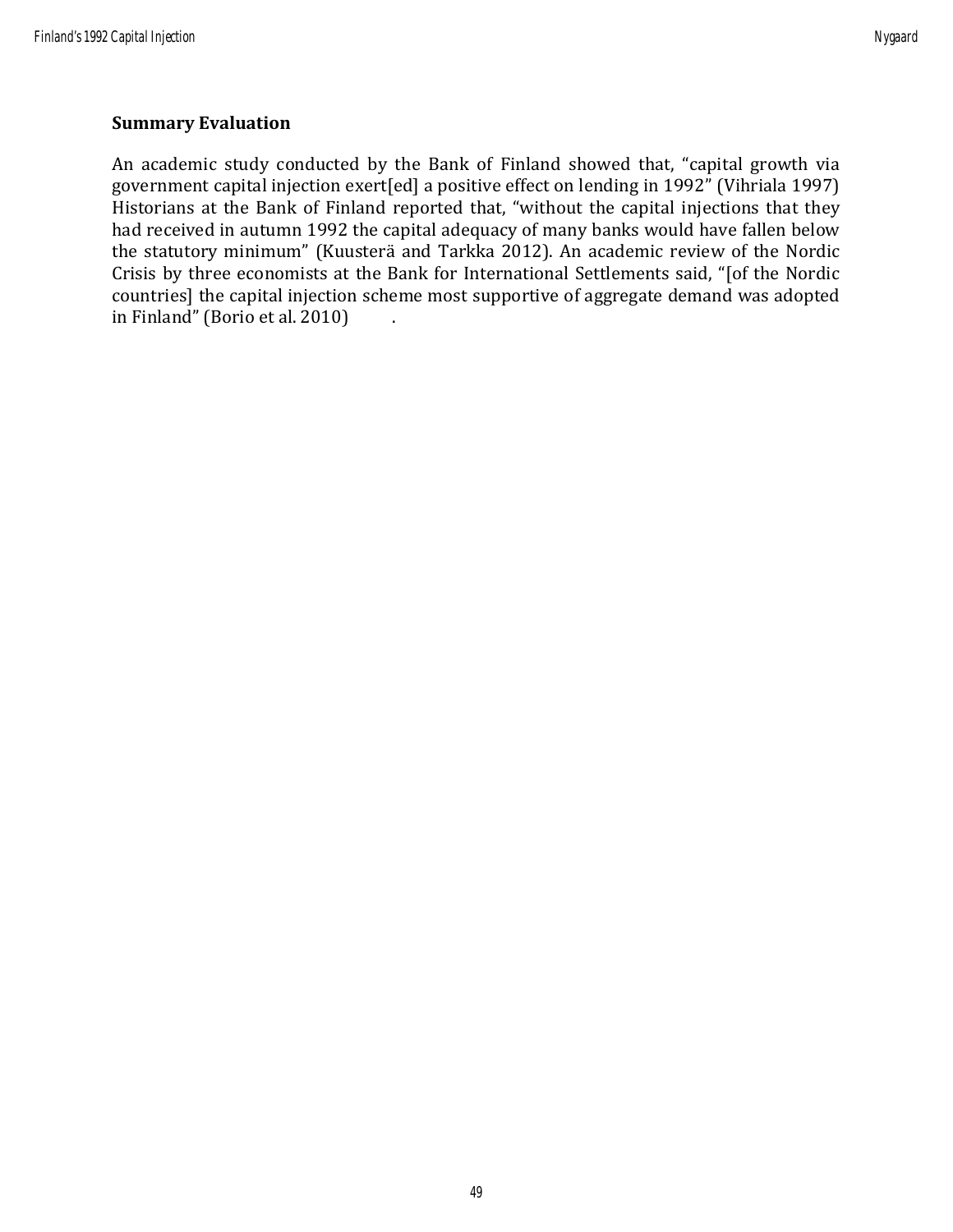| <b>Finland Context 1992</b>                                                 |                                   |  |
|-----------------------------------------------------------------------------|-----------------------------------|--|
| GDP                                                                         | \$113 billion in 1992             |  |
| GDP per capita                                                              | \$26.7 billion per capita in 1992 |  |
| Sovereign credit rating (five-year senior                                   | As of 1992:                       |  |
| debt)                                                                       | S&P: AAA                          |  |
|                                                                             |                                   |  |
| Size of banking system                                                      | \$103 billion in 1992             |  |
| Size of banking system as a percentage of                                   | 91.3% in 1992                     |  |
| GDP                                                                         |                                   |  |
| Size of banking system as a percentage of                                   | Unknown                           |  |
| financial system                                                            |                                   |  |
| Five-bank concentration of banking system                                   | Unknown                           |  |
| Foreign involvement in banking system                                       | Unknown                           |  |
| Government ownership of banking system                                      | Unknown                           |  |
| <b>Existence of deposit insurance</b>                                       | <b>Yes</b>                        |  |
| Sources: Bloomberg, World Bank Global Financial Development Database, World |                                   |  |
| Bank Deposit Insurance Dataset.                                             |                                   |  |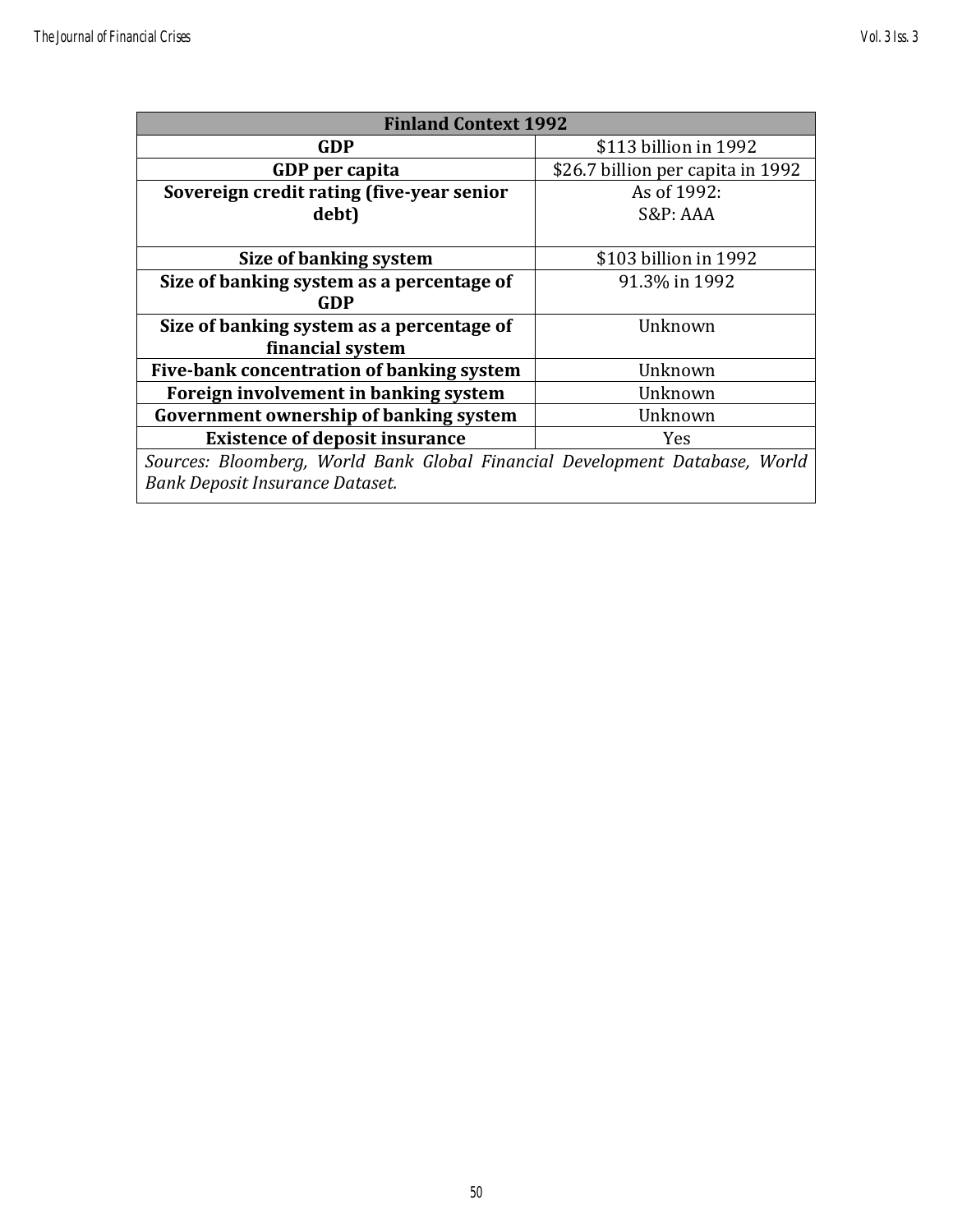# **I. Overview**

### **Background**

### **Buildup**

During the 1980s there was a large-scale deregulation of the financial sector as outlined in the chart below. The government allowed banks to lend into areas where they had not lent before and therefore lacked market-specific knowledge. Regulatory decisions were subject to court challenges, and it has been theorized that this, "raised the threshold for introducing stricter supervisory practices" (Nyberg and Vihriälä 1994). In addition, regulators lifted strict limits on deposit and interest rates. More broadly, the supervisory authorities were viewed as relatively weak—"they lacked resources and qualified staff and did not prioritise on-site inspections" (Moe et al. 2004). The savings banks were taking extraordinary risks and were undercapitalized.

#### **Figure 1: Financial market liberalization in Finland**



*Source: Nyberg and Vihriälä 1994.*

During the same period, both household and corporate debt increased significantly. The Finnish, Norwegian, and Swedish "tax systems encouraged borrowing through very generous rules for deducting interest expenses from taxable income" (Moe et al. 2004). Household debt rose from 25% of GDP in 1980 to 45% in 1992, and corporate debt rose from 70% of GDP to nearly 90% of GDP in just a couple of years starting in 1989 (Mayes et al. 2001). Housing prices doubled between 1986 and 1989, and the Finnish stock market tripled between 1985 and 1988 (Mayes et al. 2001). Commercial property prices may have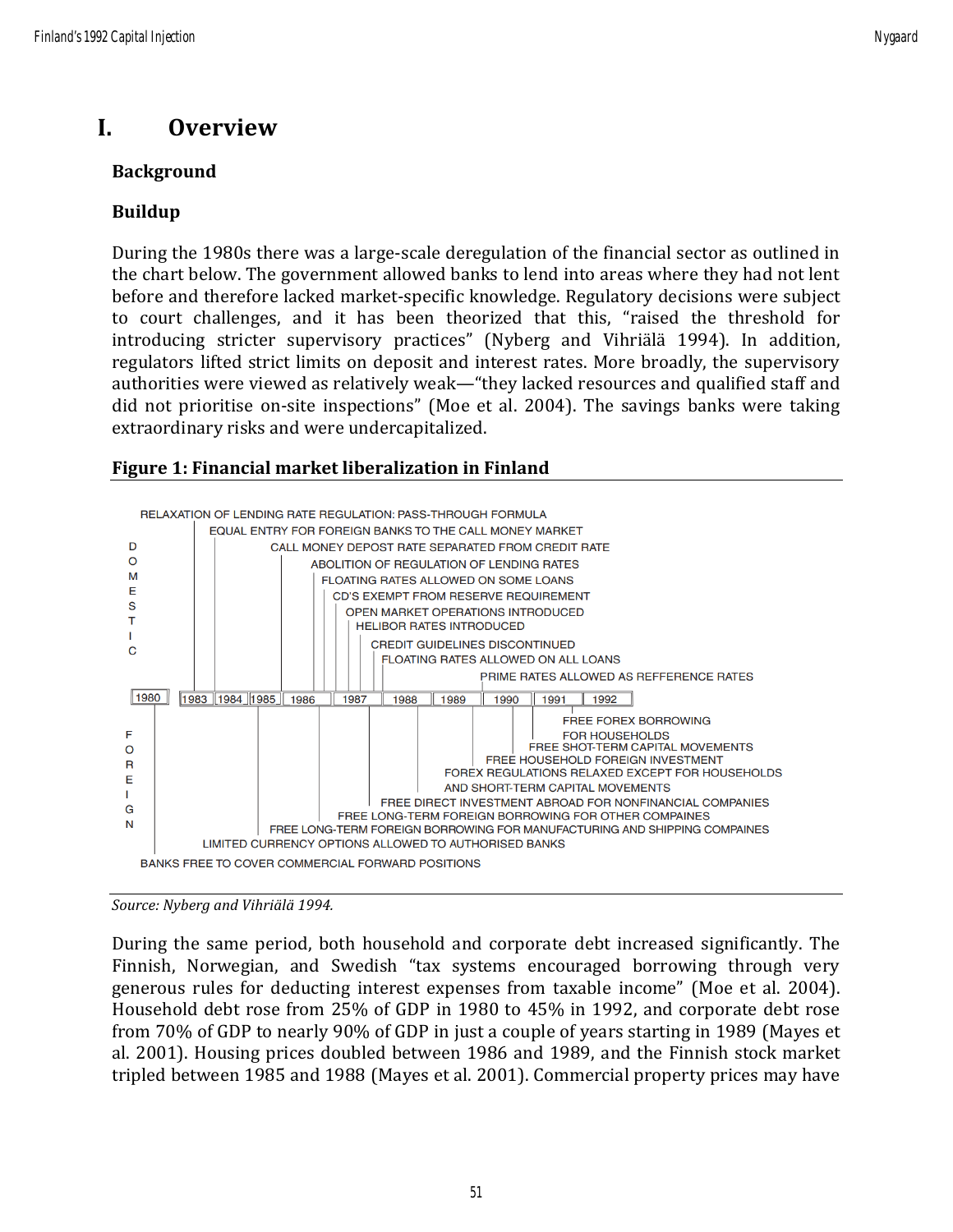increased even more than residential. This led to the traditional cycle where the increases in property prices lead to higher collateral values which facilitate an increase in bank lending.

Finally, there were two significant international events that affected the Finnish economy in the late '80s and early '90s. First, Finland was scheduled to join the European Union in 1995 and use the new Euro currency in 1999 (EU 2019). However, the steps taken to prepare caused a dilemma. Finland could use exchange-rate targeting in the late '80s and early '90s and make the transition to the Euro smoother, but the resulting interest rates would be lower than they naturally would have been, and borrowing would outpace growth. Alternatively, they could raise interest rates to dampen the borrowing but lose the exchange rate peg and risk a disruptive transition to the Euro. They chose the former (Mayes et al. 2001).

Second, Finnish exports collapsed with the fall of the Soviet Union (Moe et al. 2004). The Soviet Union had accounted for approximately 15% of the exports of Finland (Mayes et al. 2001). The decrease in exports to the former Soviet Union caused a negative demand shock of approximately 2.5% of GDP to the Finnish economy (Nyberg and Vihriälä 1994).

#### **The Crisis**

Finland was not alone in suffering a banking crisis and economic downturn during the early 1990s. Sweden, Norway, and Denmark experienced crises that, although they had distinct causes and effects, were similar in many ways. However, Finland suffered the most with a growth rate of -8% of GDP during the worst of the crisis years and a peak unemployment rate at over 20% (Mayes et al. 2001).

#### **Figure 2: GDP Growth and Unemployment Rate in Finland in the 1980s and 1990s**



*Source: Mayes, Halme, and Liuksila 2001.*

Lending to the public by all Finnish deposit banks more than doubled from FIM214b to FIM491b from 1985 to 1990 (Nyberg and Vihriälä 1994). Throughout the time period, GDP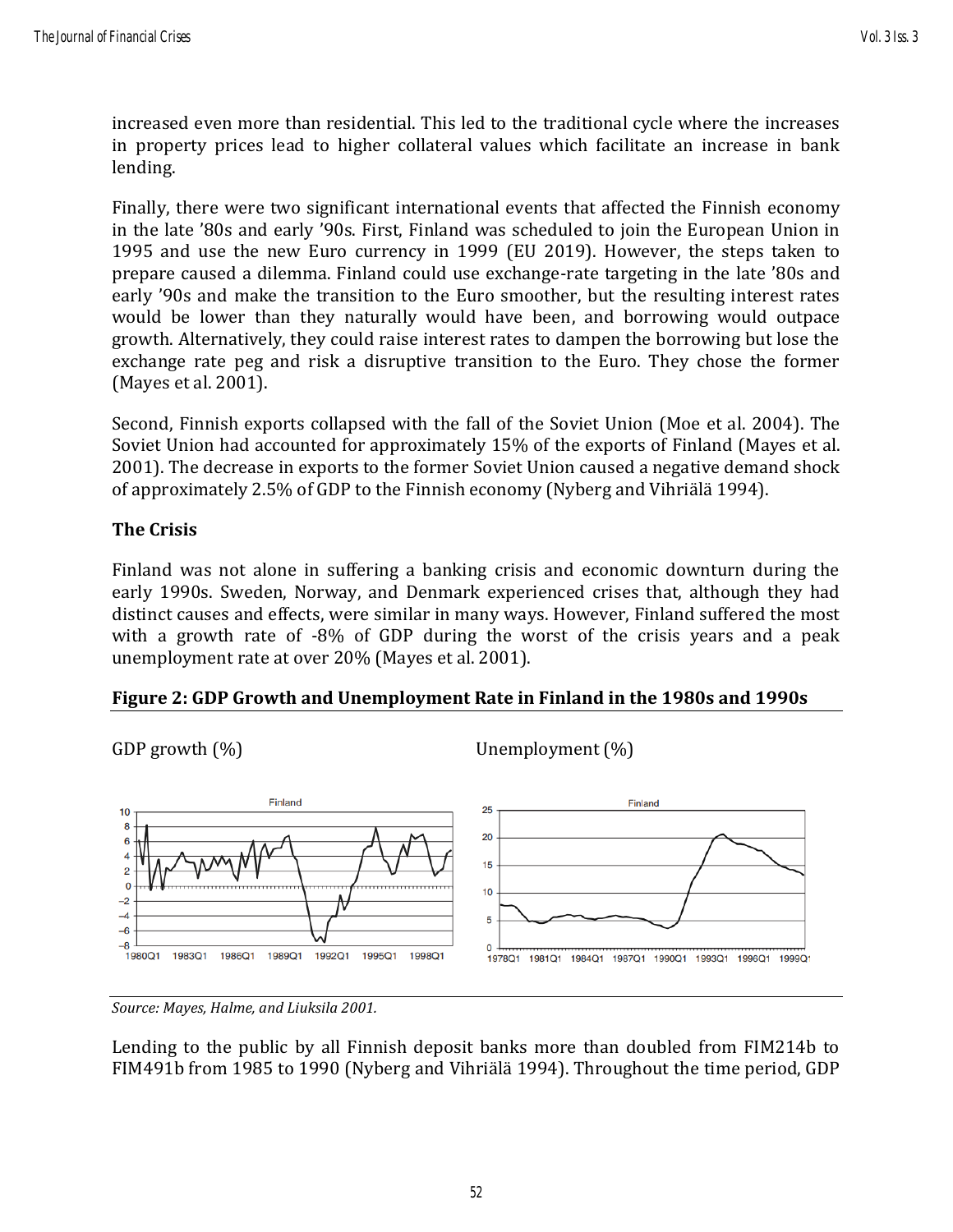was growing at a similar pace, so this lending represented a consistent 75% of GDP (WBGDP). Then from 1991 to 1995 bank lending fell by more than a third. It would take nine years before bank lending returned to the pre-crisis levels (Moe et al. 2004). This dramatic build-up and then crash of the banking sector can be seen in the following two charts showing the decrease of employment in banking by more than half and, similarly, the closure of more than half of physical bank branches. By 1993, nearly one in five loans were non-performing (Klingebiel 2000).





Banking employees per 1,000 people Bank branches per 1,000 people

In mid-January 1992, the Prime Minister organized a working group with the goal of "draw[ing] up a concrete programme to safeguard the banking system" (Kuusterä and Tarkka 2012). The group was chaired by the Governor of the Bank of Finland and included members from the finance ministry and leadership from all of the major banks. The number-one recommendation from the group's March 16, 1992, report was, "to set aside funds [FIM 5 to FIM 10 billion] that could be used for capital investments to reinforce bank equity" (PMGroup 1992). This suggestion became the capital injection program authorized by parliament in April 1992.

Along with a number of suggested actions that the banks themselves could take including: reduce operational costs and staff (3.3.1), avoid overcorrecting and limiting lending too much (3.3.2), and do better risk management (3.3.3) (PMGroup 1992)—the working group's other significant recommendation was that the government complete measures that had begun the previous autumn in establishing a Government Guarantee Fund (Kuusterä and Tarkka 2012). (See Nygaard's 2020 Finland-Arsenal YPFS case for more details on the Government Guarantee Fund and the asset management company.)

*Source: Mayes, Halme, and Liuksila 2001*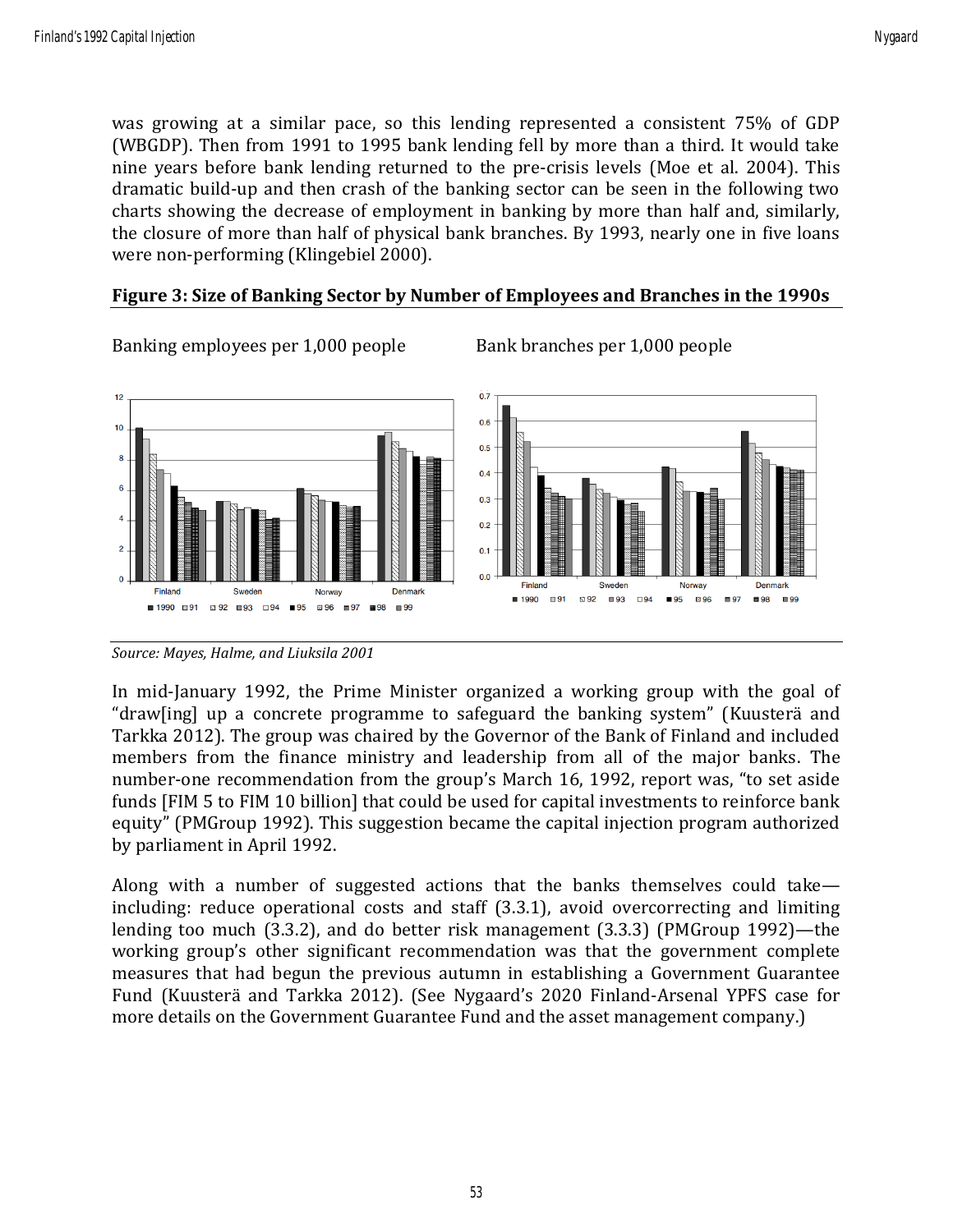#### **Program Description**

The Finnish Parliament acted quickly on the proposals from the working group's report. On April 29, 1992, approximately six weeks after the report's publication, Parliament authorized the Government's recommended bank capital injection as part of the 1992 Supplementary Budget Proposal. The proposal took the report's suggested FIM 5 billion to FIM 10 billion (Kuusterä and Tarkka 2012) and authorized up to FIM 8 billion. The budget explained the purpose of the capital injection as follows: "to counteract the deterioration of deposit banks' solvency, which significantly limits their ability to lend and thus worsens the recession as investment and consumer demand decline" (Budget 1992). An additional purpose was to "help banks avoid [further] emergency support" (Nyberg and Vihriälä 1994).

In June 1992, the Bank of Finland (BoF), which is the country's central bank, and the Ministry of Finance (MoF) outlined the terms of the capital injections (Vihriälä 1997). The voluntary program was open to all banks (Moe et al. 2004), regardless of their solvency. Banks received the funds in autumn 1992 (Kuusterä and Tarkka 2012) and were permitted to apply twice, the final time in December 1992 (Nyberg and Vihriälä 1994).

The size of the capital injection was determined by the size of the bank, as measured by their risk-weighted assets, balance sheet (Kuusterä and Tarkka 2012), and their off-balance sheet commitments (Vihriälä 1997). The injection was structured as non-cumulative, convertible preferred capital (Moe et al. 2004). The conversion could be executed by the government if interest remained unpaid for three years in a row or if the bank's solvency ratio fell below the legal minimum (Nyberg and Vihriälä 1994).

The variable interest rate set on the preferred shares was set slightly above market and, "gradually increase[d] in relation to market to incentivise banks to repay."<sup>3</sup> Bank losses could only eat into the injected capital after the bank's distributable equity capital and reserve funds had been exhausted (Nyberg and Vihriälä 1994). Banks were permitted to pay back the full sum in installments or all at once (Teemu 1992). However, interest payments had to be made before dividends to other shareholders could be distributed (Report 1993).

#### **Outcomes**

The government acknowledged the risk inherent in the bank capital injections. In the Supplementary Budget Proposal, passed in April 1992, the parliament admitted, "The return on an investment may be forfeited to the extent that the bank's distributable

<sup>3</sup> The interest rates were calculated as follows:

<sup>1992-1997:</sup> one-year government debt + financial cost of debt + 50bp;

<sup>1997-2000:</sup> one-year government debt + financial cost of debt + 150bp;

<sup>2000-2007:</sup> same plus 200bp every year.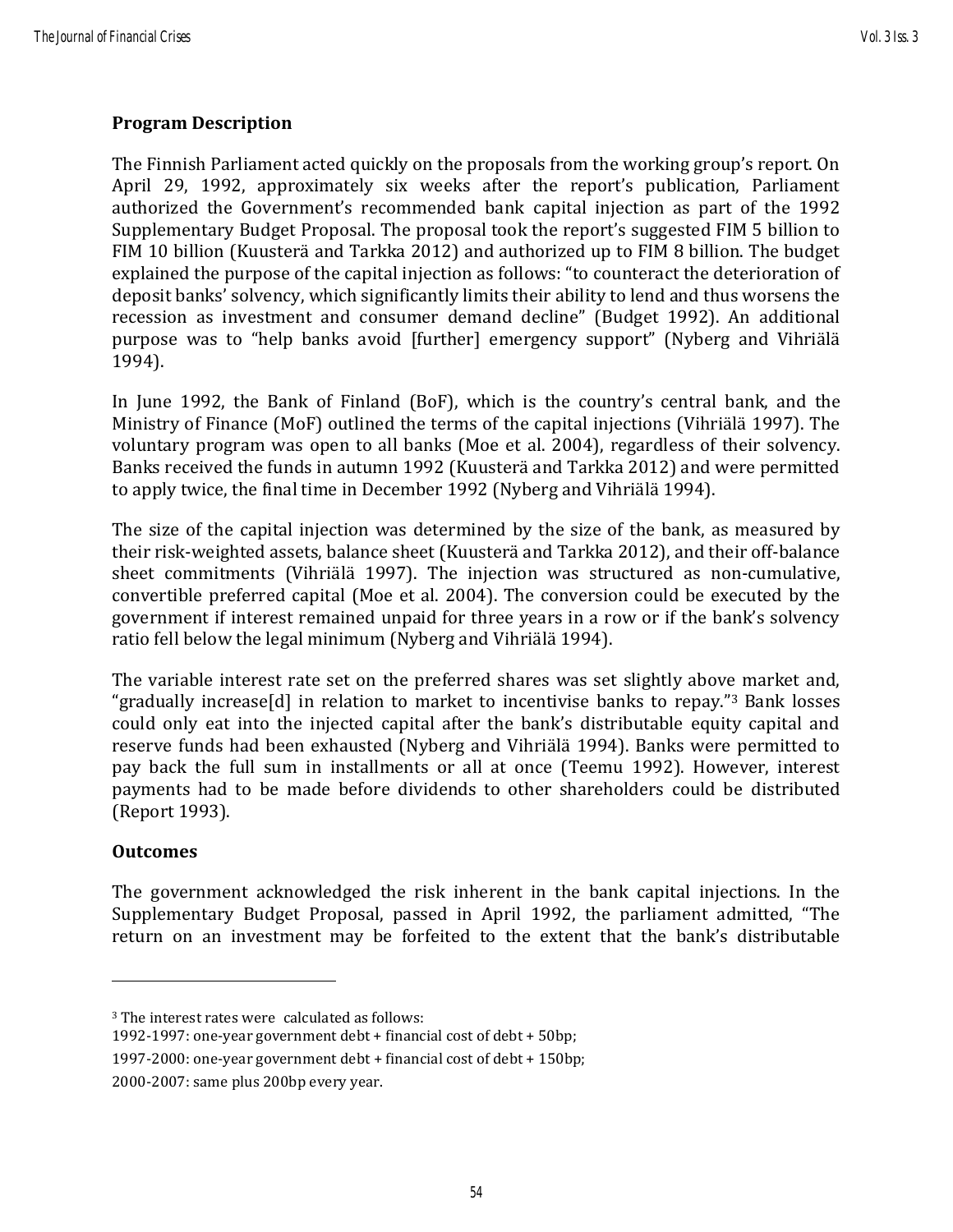earnings are insufficient to pay the return" (Budget 1992). Of the FIM 8 billion parliament made eligible for the program, FIM 7.9 billion was deployed (Nyberg and Vihriälä 1994). That amount represented 7.1% of Finland's 1992 GDP (Borio et al. 2010) and 14% of the sectors' regulation-prescribed capital (Vihriälä 1997). The recipients included 56 cooperative banks and 22 savings banks (Vihriälä 1997), of which FIM 5.0 billion went to five of the largest banks (Borio et al. 2010). None of the preferred shares were ever converted to common (Moe et al. 2004).

As of Jan 1, 1996, FIM 6.6 billion outstanding with banks and FIM 1.427 billion interest accrued (Communication 1996). By Nov 16, 1999, FIM 7.9 billion had been repaid with only FIM 580 million outstanding with Skop Bank (Report 1999). (For the full story on the government's interventions with Skop Bank, see the YPFS Finland-Arsenal case, Nygaard 2020.)

## **II. Key Design Decisions**

#### **1. Part of package: The Finnish government's capital injection was the first of two suggested policy decisions recommended by the Prime Minister's working group to safeguard the banking system.**

A working group was established in early 1992 by the Finnish Prime Minister. The group included finance ministers and the heads of all of the major banks. They issued a report in March 1992 in which they outlined two recommendations: (1) offer a capital injection to the banking system of between FIM 5 billion and FIM 10 billion and (2) establish a Government Guarantee Fund, which was done in April 1992 (Kuusterä and Tarkka 2012).

Another action often associated with the two just mentioned was the government's public announcement in August 1992 that the stability of the banking system would be secured under all circumstances (Moe et al. 2004). The government also abolished a stamp duty on securities trading on stock exchanges (Budget 1992).

#### **2. Legal authority: The funds for the capital injection program were apportioned as part of the Supplementary Budget of 1992.**

The legislative process began with the Prime Minister's working group. The parliament then took up and added details to the working group's suggestions. The Finnish parliament chose to allocate FIM 8 billion for capital injections into the banking system. The money was included in the Supplementary Budget legislation passed on April 29, 1992. The legislation included the following introduction, "At the heart of the measures is the State's involvement in strengthening the capital structure of banks by making equity investments in the form of preferential equity certificates which would be included in its equity for the purposes of calculating the bank's solvency" (Budget 1992).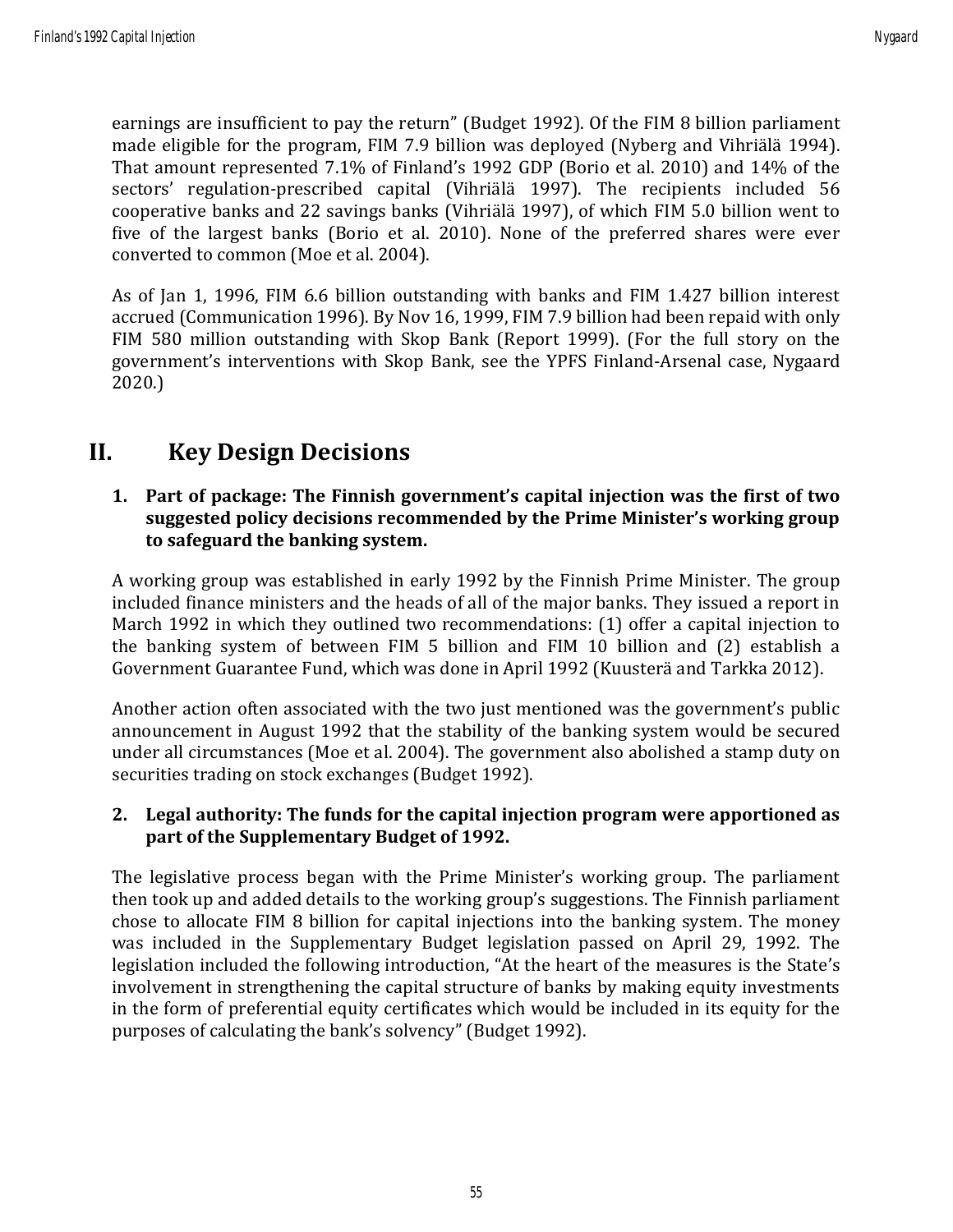#### **3. Communication: The government made public reports, program terms, and basic results public. They also issued a broad pledge of support for the banking system.**

As the banking crisis began to unfold, the Prime Minister formed a group of government officials and leaders of the banking industry. The group made their report public on March 16, 1992 (Kuusterä and Tarkka 2012). The government published the terms of the capital injections in June of the same year (Vihriälä 1997). The list of banks that received injections was also made public in official government statistics (Borio et al. 2010; Vihriälä 1997).

The government made their most significant public announcement just before the capital was deployed. In August 1992 they issued a statement saying, the government would secure the banking system under all circumstances (Moe et al. 2004).

#### **4. Administration and Governance: Government Guarantee Fund operated the capital injection with assistance from the central bank.**

The FIM 8 billion was allocated via the Ministry of Finance (Budget 1992). All bank support operations were run by the Government Guarantee Fund (GGF), an off-state-balance-sheet entity created in late April 1992 to prevent a collapse in domestic and international confidence in the stability of the banking system and its claims. (See Nygaard 2020 for more information on how the GGF's worked with the government's asset management company Arsenal). However, the Bank of Finland did contribute personnel and had an observer on its Board.

### **5. Size, Source of Funding: FIM 8 billion was allocated via the Ministry of Finance.**

Given the Prime Minister's working group's recommendation that between FIM 5 billion and FIM 10 billion would be needed (Kuusterä and Tarkka 2012), the parliament allocated FIM 8 billion in their Supplementary Budget of 1992 (Budget 1992). Eligible institutions could apply two times: by August 14, 1992, and later on December 16, 1992 (Teemu 1992).

Nearly all of the Supplementary Budget's FIM 8 billion was deployed in Autumn 1992.

#### **6. Eligible Institutions: All banks were eligible to apply for the voluntary capital injections, regardless of solvency.**

Regardless of solvency, all banks were eligible (but not required) to participate in the capital injections (Moe et al. 2004). In the end, FIM 7.9 billion of the FIM 8 billion was deployed (Nyberg and Vihriälä 1994) to 56 cooperative banks and 22 savings banks (Vihriälä 1997), of which FIM 5.0 billion went to five banks (Borio et al. 2010).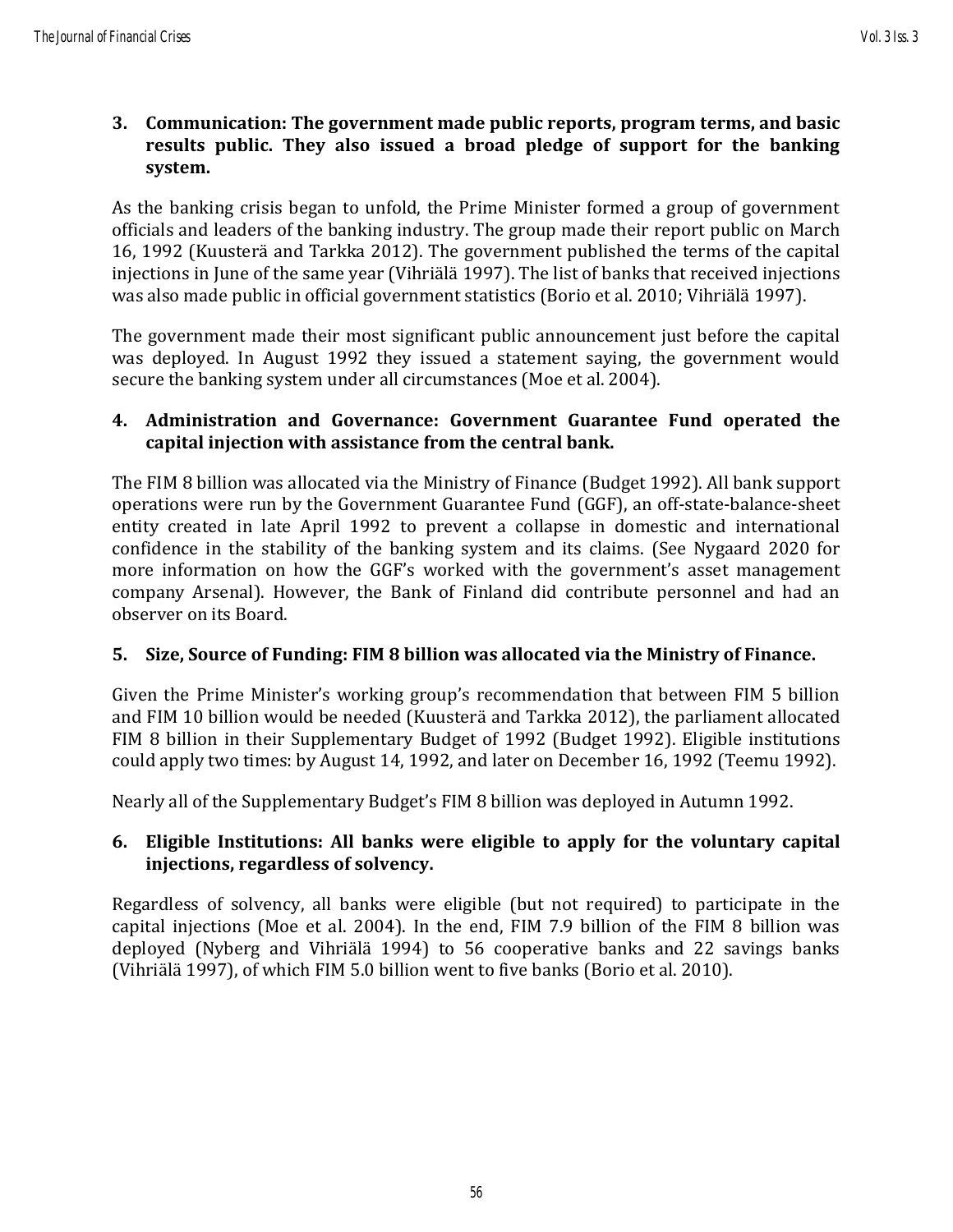### **7. Individual Participation Limits: The amount of capital injected was determined by the size of the bank.**

The amount of capital injected was determined based on a combination of banks': (1) risk weighted assets (Nyberg and Vihriälä 1994), (2) balance-sheet size (Kuusterä and Tarkka 2012), and (3) off-balance-sheet commitments (Vihriälä 1997).

#### **8. Capital Characteristics: The capital injected was in the form of nonvoting, noncumulative, convertible preferred shares with variable interest rates set slightly above market rates.**

The injections were structured as nonvoting preferred capital. The non-cumulative shares were convertible if interest remained unpaid for three consecutive years or if the bank's solvency ratio fell below the legal minimum (Budget 1992; Nyberg and Vihriälä 1994). The three-year target (1,080 days) was chosen because it was viewed as "enough time for the banks to put their houses in order" (Kuusterä and Tarkka 2012). None of the shares were converted (Moe et al. 2004).

The variable interest rate was set slightly above market rates "to incentivise banks to repay" (Nyberg and Vihriälä 1994).

#### **9. Other Conditions: Losses to the government's investment could only be taken after a bank's equity capital and reserve fund had been exhausted, and banks were obliged to show a flexible attitude towards borrowers having trouble servicing their debt.**

The government-injected capital could, "be used to cover losses after the bank's distributable equity capital and the reserve fund [had] been exhausted" (Nyberg and Vihriälä 1994). The government's investment was subordinate to bank debt, but senior to common equity. Interest payments had to be made before dividends could be distributed (Report 1993).

One source indicated that by accepting the capital injections, banks "were obliged to show a flexible attitude towards borrowers having trouble in servicing their debt. To the extent that their solvency permitted, banks were required to meet borrowers' needs for new loans. In addition, banks were not allowed to call in loans before maturity" (Borio et al. 2010). However, despite the obligation, the authorities did not develop an enforcement mechanism. Ultimately, banks were left in control of their loan books, something which was occasionally severely criticized later.

### **10. Restructuring Plan: No restructuring requirements were imposed.**

After some internal debates at the Bank of Finland, the decision was made to leave the restructuring plans in the hands of the banks themselves.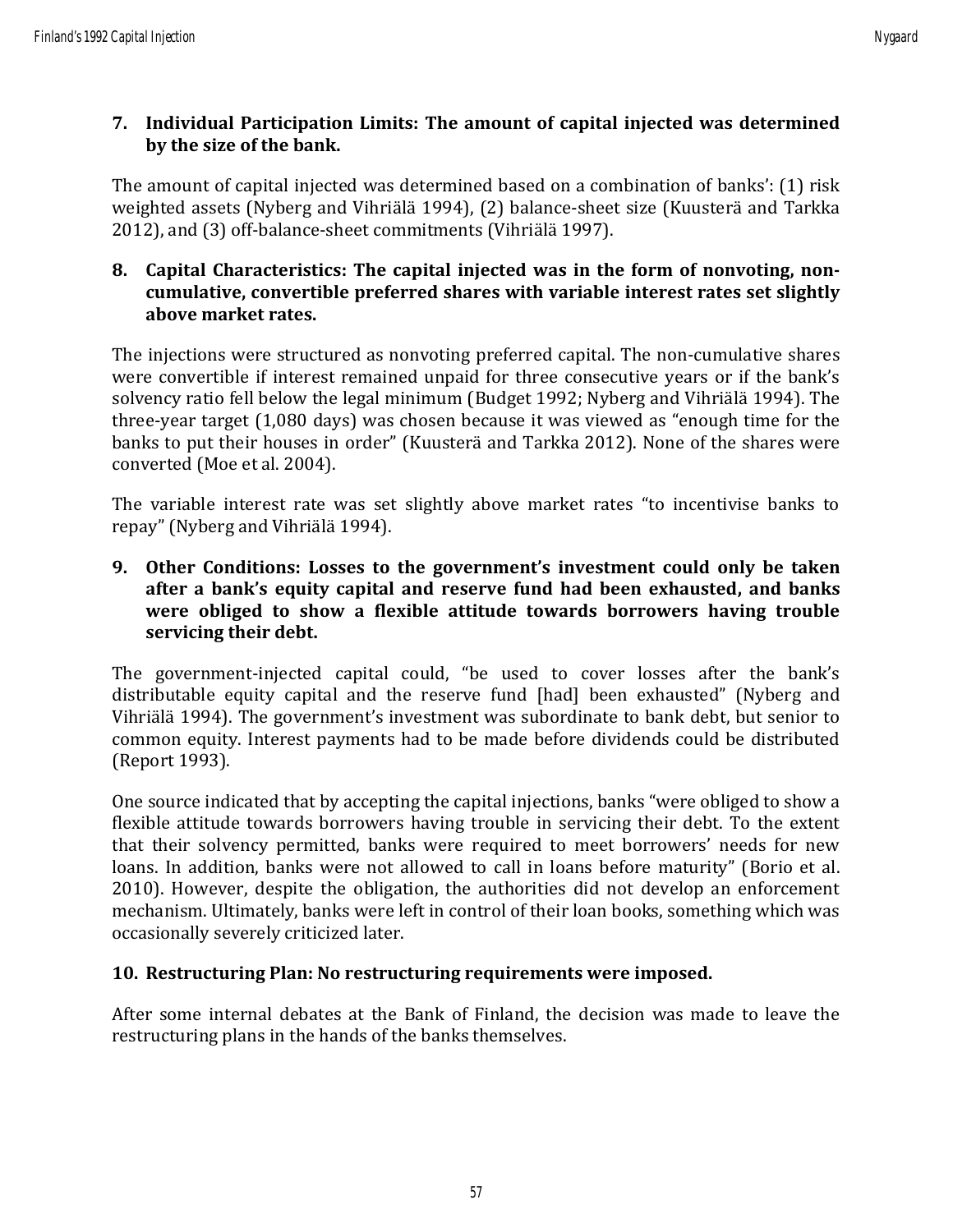#### **11. Fate of Existing Board and Management: No changes in governance or management were required.**

After some internal debates at the Bank of Finland, the decision was made that alternative professional executives (proficient in Finnish) in sufficient numbers were unavailable in Finland.

#### **12. Exit Strategy: There was no formal exit strategy, but the capital injection was designed to incentivize banks to return to private markets as soon as possible.**

It doesn't appear that there was an official sunset clause or claw-back timeline. However, the capital injections were designed to incentivize banks to pay the government back and return to private markets as soon as possible. The interest rates were set slightly above market rates and were set as variable rates so as the market rates fluctuated, the government's capital would remain expensive (Nyberg and Vihriälä 1994). The difference between market rates and the interest on the government capital also increased over time to further encourage speedy payback<sup>4</sup> (Teemu 1992). In the initial parliamentary approval for the FIM 8 billion capital injection, they anticipated the likelihood of not fully recovering their investment, "The return on an investment may be forfeited to the extent that the banks distributable earnings are insufficient to pay the return" (Budget 1992). All but approximately FIM 500 million was returned to the government by November 1999 (Report 1999).

### **III. Evaluation**

In the Bank of Finland's sweeping history of the central bank they report that, "without the capital injections that they had received in autumn 1992 the capital adequacy of many banks would have fallen below the statutory minimum" (Kuusterä and Tarkka 2012). In a different publication, economists at the Bank of Finland showed that, "capital growth via government capital injection exert[ed] a positive effect on lending in 1992" (Vihriälä 1997). An academic review of the Nordic Crisis by three economists at the Bank for International Settlements said, "[of the Nordic countries,] the capital injection scheme most supportive of aggregate demand was adopted in Finland, the country that suffered the deepest recession of the three" (Borio et al. 2010). In a different academic review of the banking crises in the Nordic countries during the early 1990s, an economist from the Bank of Norway concluded that, "creditors' confidence in the banking systems was quickly restored, banks returned to profitability fairly quickly and the impact on the economies of the banking problems seemed fairly modest" (Moe et al. 2004). They went on to suggest, "It can perhaps be

<sup>4</sup>The interest rates were calculated as follows:

<sup>1992-1997:</sup> one-year government debt + financial cost of debt + 50bp;

<sup>1997-2000:</sup> one-year government debt + financial cost of debt + 150bp;

<sup>2000-2007:</sup> same plus 200bp every year.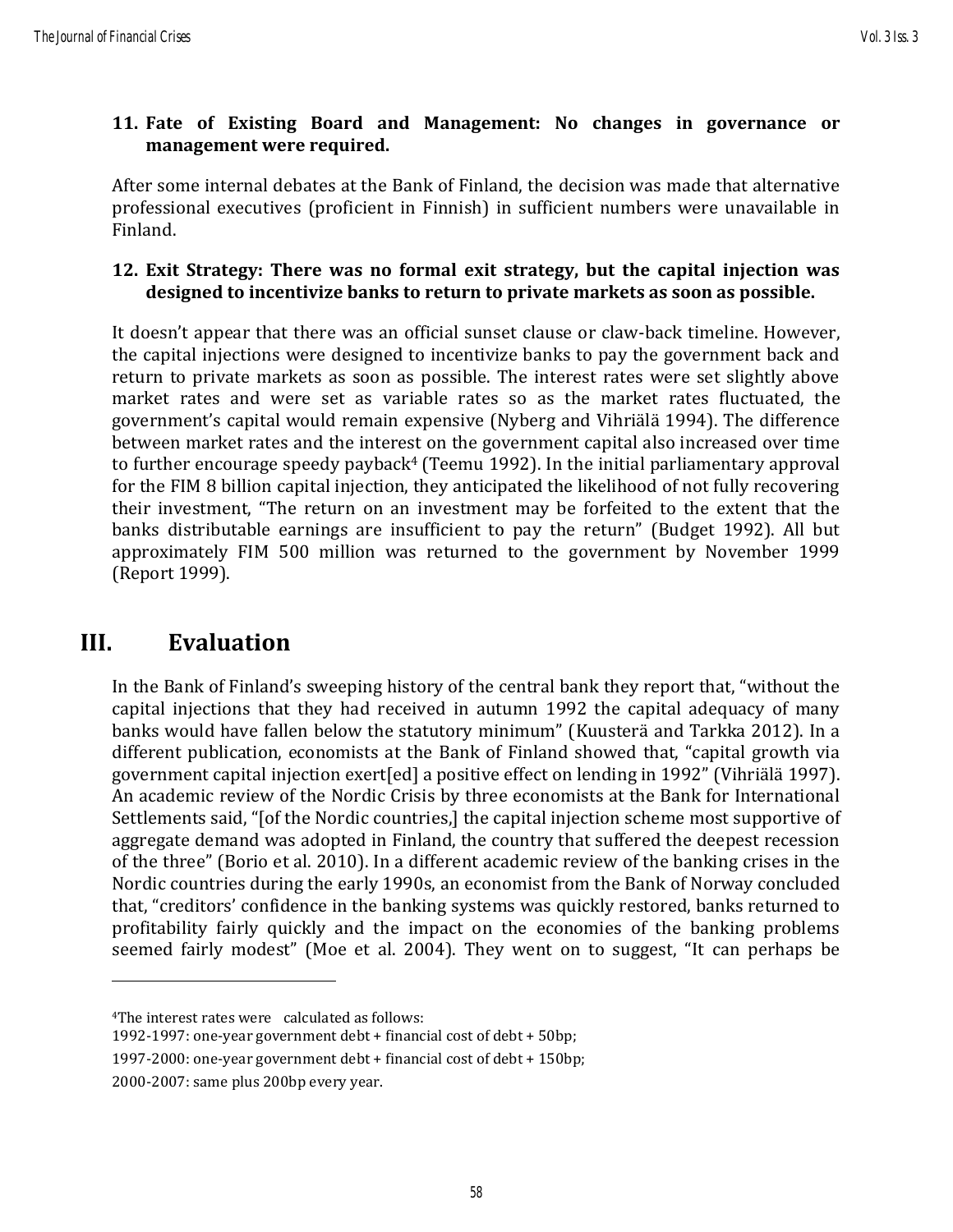argued that capital support in this form represented a subsidy to the existing shareholders."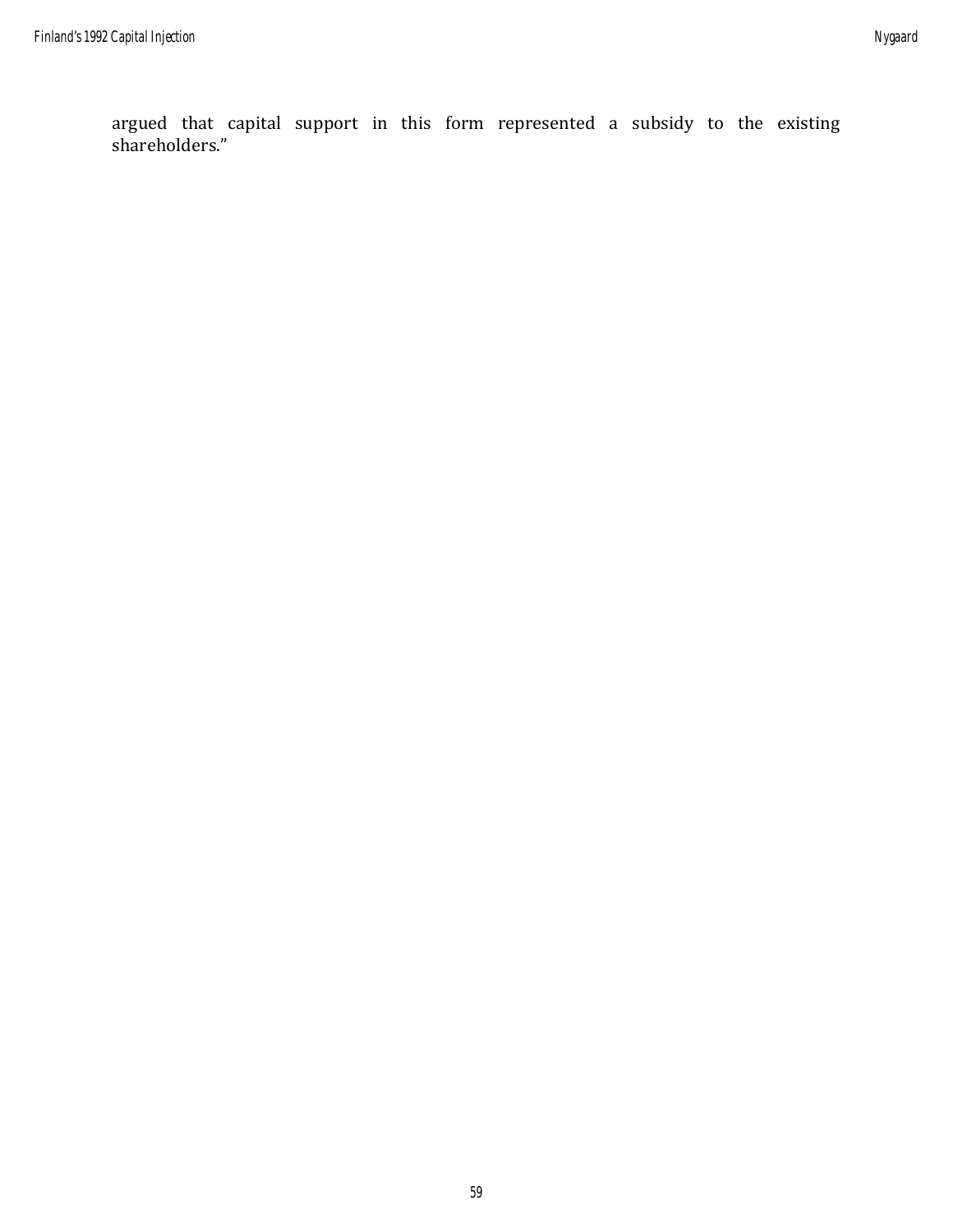# **IV. References**

Another Government proposal to Parliament to amend the Act on the State Guarantee Fund. 1992 (Proposal 1992a). In Finnish.

https://ypfs.som.yale.edu/library/another-government-proposal-parliament-amend-actstate-guarantee-fund.

Borio, Claudio, Bent Vale, and Goetz von Peter. 2010. "Resolving the financial crisis: are we heeding the lessons from the Nordics?" Bank for International Settlements Working Papers No 311.

https://ypfs.som.yale.edu/index.php/library/resolving-financial-crisis-are-we-heedinglessons-nordics.

Finland Government (Budget 1992). 1992. "Finland Supplementary Budget Approval." April 29, 1992. In Finnish.

https://ypfs.som.yale.edu/library/finland-supplementary-budget-approval-1992.

Government Communication to Parliament on a Plan to Rehabilitate the Financial System, Means to Rehabilitate and Restore Government Assistance (Communication 1996). 1996. In Finnish. TaVM 26/1996 VNT 1/1996.

https://ypfs.som.yale.edu/library/government-communication-parliament-planrehabilitate-financial-system-means-rehabilitate.

European Union (EU 2019). 2019. "Finland Overview." Accessed June 1, 2019. [https://europa.eu/european-union/about-eu/countries/member-countries/finland\\_en.](https://europa.eu/european-union/about-eu/countries/member-countries/finland_en)

Government Proposal to Parliament to Amend Section 55 of the State Guarantee Fund Act and the Act on the Activities of Deposit Banks (Proposal 1993). 1993. In Finnish. February 5, 1993.

https://ypfs.som.yale.edu/library/government-proposal-parliament-amend-section-55 state-guarantee-fund-act-and-act-activities.

Government Proposal to Parliament to amend the Act on the State Guarantee Fund (Proposal 1992). September 11, 1992. In Finnish.

https://ypfs.som.yale.edu/library/government-proposal-parliament-amend-act-stateguarantee-fund.

Government Proposal to Parliament to Amend the Law on the State Guarantee Fund and the Law on Credit Institutions (Proposal 1996). 1996. In Finnish. March 8, 1996. https://ypfs.som.yale.edu/library/government-proposal-parliament-amend-law-stateguarantee-fund-and-law-credit-institutions.

Government Report to Parliament on Bank Support (Report 1993). 1993. In Finnish. https://ypfs.som.yale.edu/library/government-report-parliament-bank-support-1993.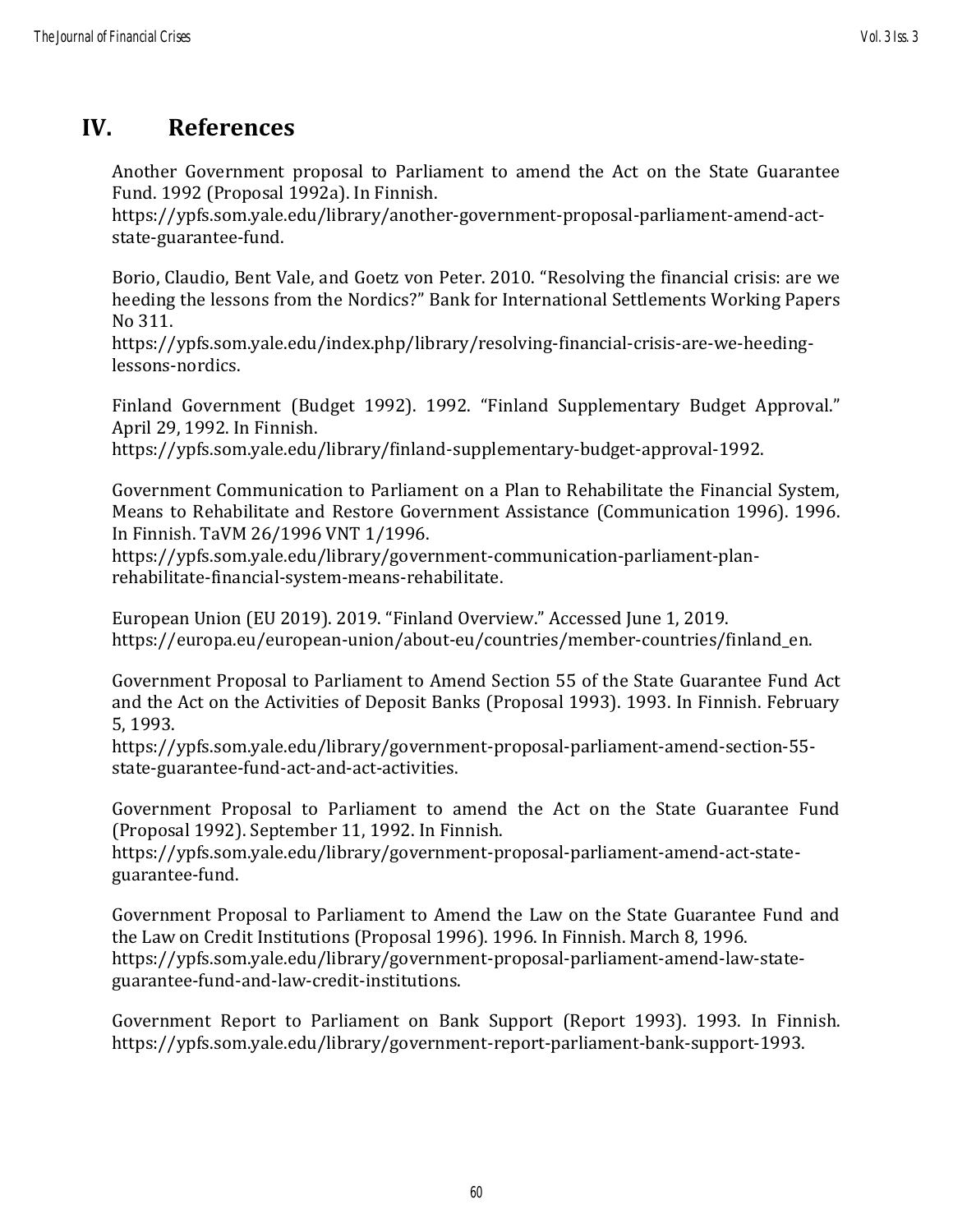Government report to Parliament on bank support (Report 1999). November 16, 1999. In Finnish. VNS 4/1999 vp.

https://ypfs.som.yale.edu/library/government-report-parliament-bank-supportnovember-16-1999.

Klingebiel, Daniela. 2000. "The Use of Asset Management Companies in the Resolution of Banking Crises: Cross-Country Experience." The World Bank Financial Sector Strategy and Policy Group.

https://ypfs.som.yale.edu/index.php/library/use-asset-management-companiesresolution-banking-crises-cross-country-experiences.

Kuusterä, Antti and Juha Tarkka. 2012. "Bank of Finland 200 Years: Parliament's Bank II". Otava Publishing Company LTD Helsinki.

https://ypfs.som.yale.edu/index.php/library/bank-finland-200-years-parliaments-bank-ii.

Mayes, David G, Liisa Halme, and Aarno Liuksila. 2001. "The Financial Crisis of the Early 1990s and its Lessons."

https://ypfs.som.yale.edu/index.php/library/financial-crisis-early-1990s-and-its-lessons.

Moe, Thorvald G, Jon A Solheim, and Bent Vale (eds.). 2004. "The Norwegian Banking Crisis."

https://ypfs.som.yale.edu/library/norwegian-banking-crisis.

Nyberg, Peter. 1995. "The Banking Crisis in Finland." https://ypfs.som.yale.edu/library/banking-crisis-finland.

Nyberg, Peter and Vesa Vihriälä. 1994. "The Finnish Banking Crisis and its Handling (an Update of Developments Through 1993)". Bank of Finland Research Discussion Paper No. 7/1994.

https://ypfs.som.yale.edu/index.php/library/finnish-banking-crisis-and-its-handlingupdate-developments-through-1993.

Nygaard, Kaleb. 2020. "Finland's Asset Management Company Arsenal." Asset Management Company case series. Yale Program on Financial Stability. https://ypfs.som.yale.edu/node/4717.

Report of the Working Group on Banking Prerequisites (PMGroup 1992). March 16, 1992. In Finnish.

https://ypfs.som.yale.edu/library/report-working-group-banking-prerequisites.

Teemu, Luukka. 1992. "The government decided on the criteria for the distribution of bank support of eight billion dollars still unresolved." Helsingin Sanomat. https://ypfs.som.yale.edu/library/government-decided-criteria-distribution-banksupport-eight-billion-dollars-still.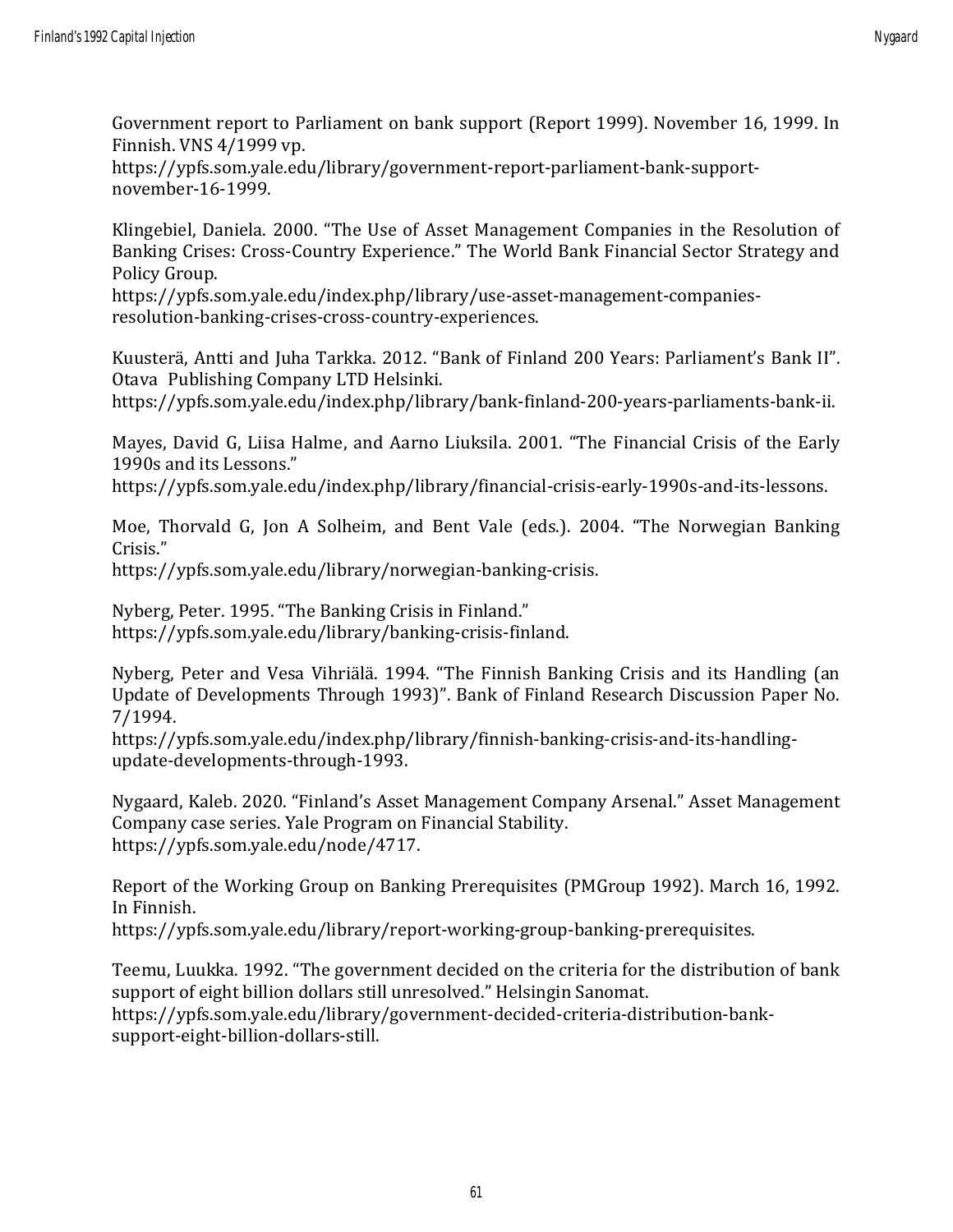Vihriälä, Vesa. "Banks and the Finnish Credit Cycle 1986-1995." Bank of Finland Studies E:7 1997. https://ypfs.som.yale.edu/library/banks-and-finnish-credit-cycle-1986-1995.

World Bank Data using Google Public Data (WBGDP). GDP. Website accessed June 1, 2019. https://www.google.com/publicdata/explore?ds=d5bncppjof8f9\_&met\_y=ny\_gdp\_mktp\_cd &idim=country:FIN:NOR:SWE&hl=en&dl=en#!ctype=l&strail=false&bcs=d&nselm=h&met\_ y=ny\_gdp\_mktp\_cd&scale\_y=lin&ind\_y=false&rdim=region&idim=country:FIN:SWE:NOR:D NK&ifdim=region&tstart=-

303940800000&tend=1494820800000&hl=en\_US&dl=en&ind=false.

# **V. Key Program Documents**

#### **Summary of Program**

Banks and the Finnish Credit Cycle 1986-1995. *An overview of the crisis and the government's response*. https://ypfs.som.yale.edu/library/banks-and-finnish-credit-cycle-1986-1995.

The Finnish Banking Crisis and its Handling (an Update of Developments Through 1993). *An overview of the crisis and the government's response*. https://ypfs.som.yale.edu/index.php/library/finnish-banking-crisis-and-its-handlingupdate-developments-through-1993.

Resolving the financial crisis: are we heeding the lessons from the Nordics? *An overview of the crisis and how it applies to the global financial crisis of 2008.* https://ypfs.som.yale.edu/index.php/library/resolving-financial-crisis-are-we-heedinglessons-nordics.

### **Implementation Documents**

Finland Supplementary Budget Approval. *Original budget that allocated the capital injection funds*. https://ypfs.som.yale.edu/library/finland-supplementary-budget-approval-1992.

### **Media Stories**

The government decided on the criteria for the distribution of bank support of eight billion dollars still unresolved. *News article on how the crisis was being handled*.

https://ypfs.som.yale.edu/library/government-decided-criteria-distribution-banksupport-eight-billion-dollars-still.